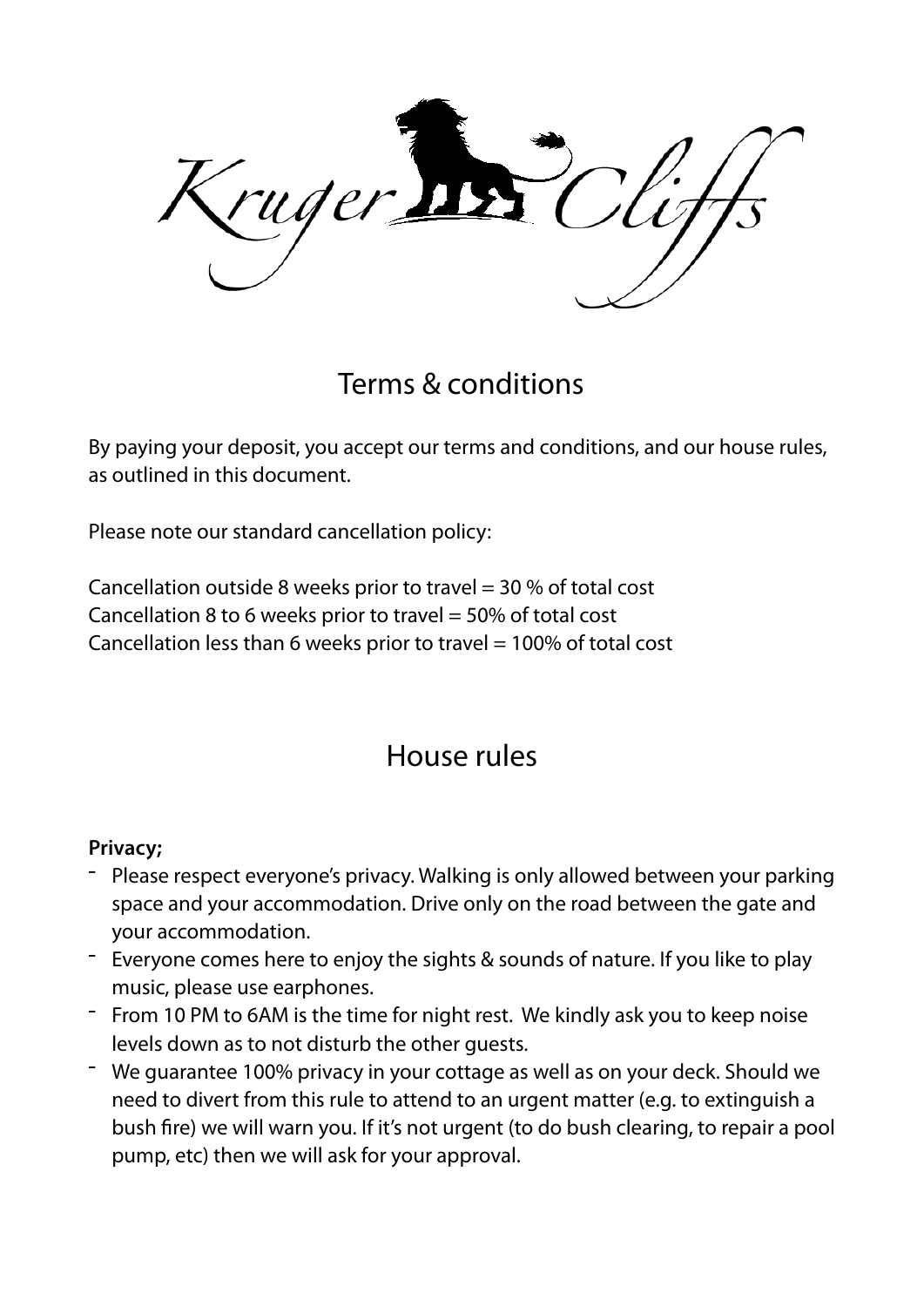## **Entrance/exit;**

- Check-in time is between 14:00 and 17:00. If you intend to arrive later please warn us on +27 73 88 11 334 or +27 63 78 79 779 (call or Whatsapp).
- When you arrive at our entrance gate, give us a call on aforementioned numbers and we will open the gate for you.
- When checking in you will receive the key to the door of your cottage, as well as a remote for the gate, so from that point on you can enter and leave our farm at any moment of the day. If you lose the key set we will have to charge you for it as it means we need to purchase replacement keys.
- We regret; no pets allowed. Kruger Cliffs reserves the right to escort you off the property if you break this rule.
- Only registered/paying guests are allowed. Kruger Cliffs reserves the right to escort you off the property if you break this rule.
- It is agreed that guests will conduct themselves in a respectable manner and will not cause any nuisance or annoyance. Kruger Cliffs reserves the right to escort you off the property if you break this rule.
- Check-out time is 10:00 at the latest. There are no exceptions to the check out time unless requested in advanced and providing that no other guests will be occupying the cottage the same day.

## **Safety;**

- No smoking allowed inside the cottages. Please do not throw cigarette butts off your terrace (we provide an outdoor ashtray in each cottage)! Our lodge is in a fre-sensitive area. Please familiarise yourself with the location of your fre extinguisher and the fre hoses. Do not tamper with the smoke alarms.
- Do not leave your children unattended in or around the plunge pool or anywhere else on the property. Kruger Cliffs cannot be held liable for any injuries or loss of life.
- Do not sit or walk on the outer pool rim. Do not jump into the pool.
- When leaving your room, please lock all doors and windows (there are monkeys around). We advise to keep your valuables with you. Kruger Cliffs cannot be held liable for any loss.
- The metal sliding gates are not installed as an extra safety feature, but rather to lock up the cottages when not in use. However, feel free to use them to your advantage. For example; to sleep with the windows open or to keep the monkeys out.
- Please do not use your MegaMaster braai / BBQ when it is very windy. Our lodge is in a fre-sensitive area.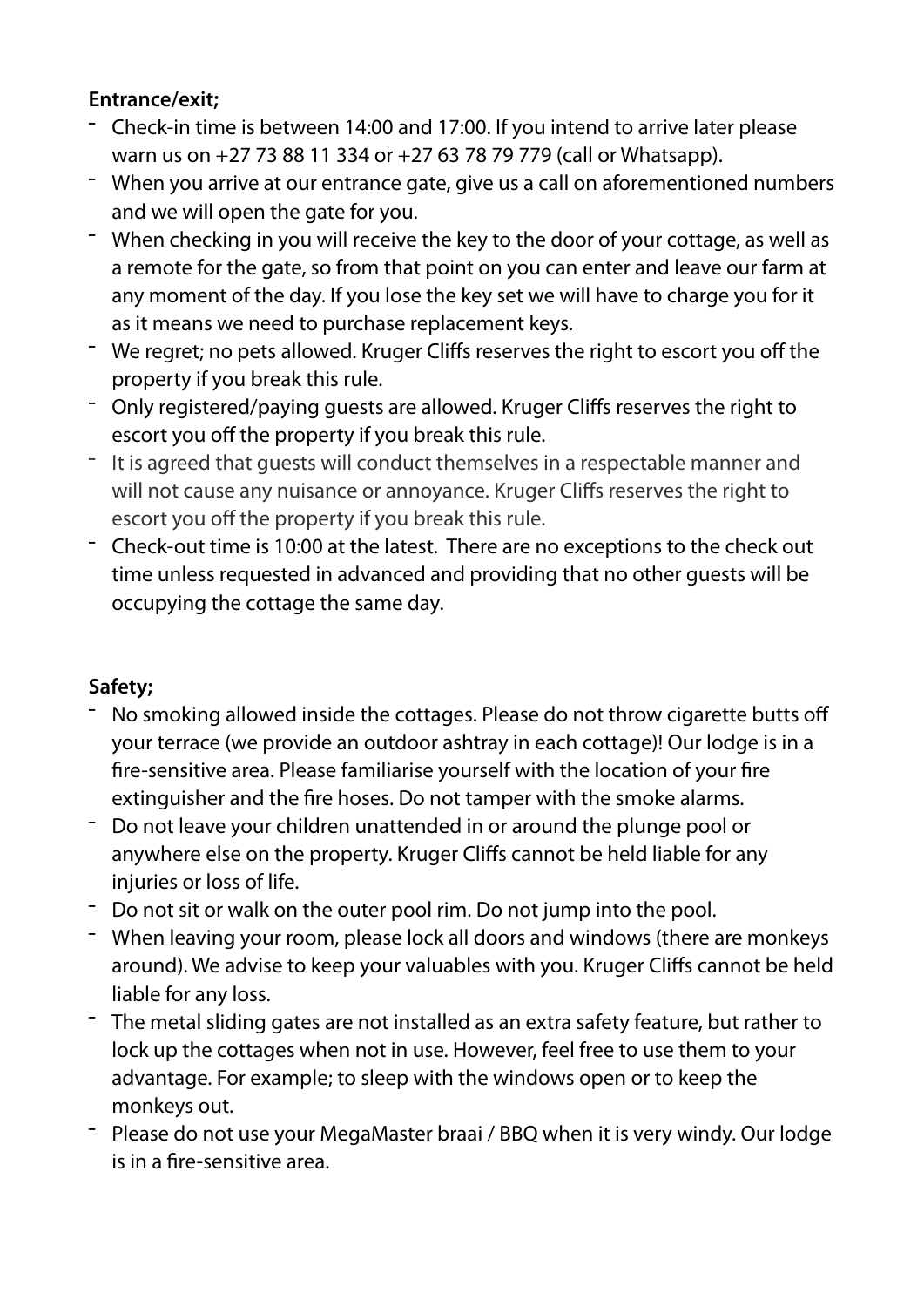## **Catering;**

- Breakfast pick up time; between 7:00 and 9:00
- Lunch pick up time; between 12:00 and 14:00
- Braai packs pick up time; between 17:00 and 19:00. Or let us know when we can deliver it to your cottage while you are out for the day.
- Planning an early leave the next day? Please warn us. We will prepare your breakfast- and/or lunch packs beforehand. You can come pick them up between 17:00 and 19:00, or we can deliver it to your cottage while you are out.

# **Cleaning services;**

- If your stay is longer than four days, our cleaning lady will come and clean your cottage, and will replace linen and towels.
- Should you require clean towels or linen sooner, just ask at the reception when driving in or out. If there's no one at the reception, give us a call or send us a message (+27 73 88 11 334 or +27 63 78 79 779). We will get what you need to you asap.
- By default, our cleaning lady will not disturb you as there's no daily cleaning of your cottage. However, should you wish your bed to be made up while you are out, simply notify us as you leave your cottage.
- The same goes for cleaning your pool; it is cleaned before your arrival, and every four days after that. Having a pool in the bush means some leaves will fall into your pool from time to time. Your pool pump will run automatically, in the morning around 9:00 and in the afternoon around 16:00 (as to be the least of disturbance to you - you will probably be out while the noisy pool pump runs), and take care of those fallen leaves. However, should some leaves remain, feel free to clean the pool manually - there is a net for that at the reception - or call our cleaning lady at any time.
- Please dispose of your garbage in the kitchen trash can. Kindly let us know if it needs to be emptied.
- Like the job our cleaning lady did for you? A tip is very much appreciated. There's a tip jar at the reception.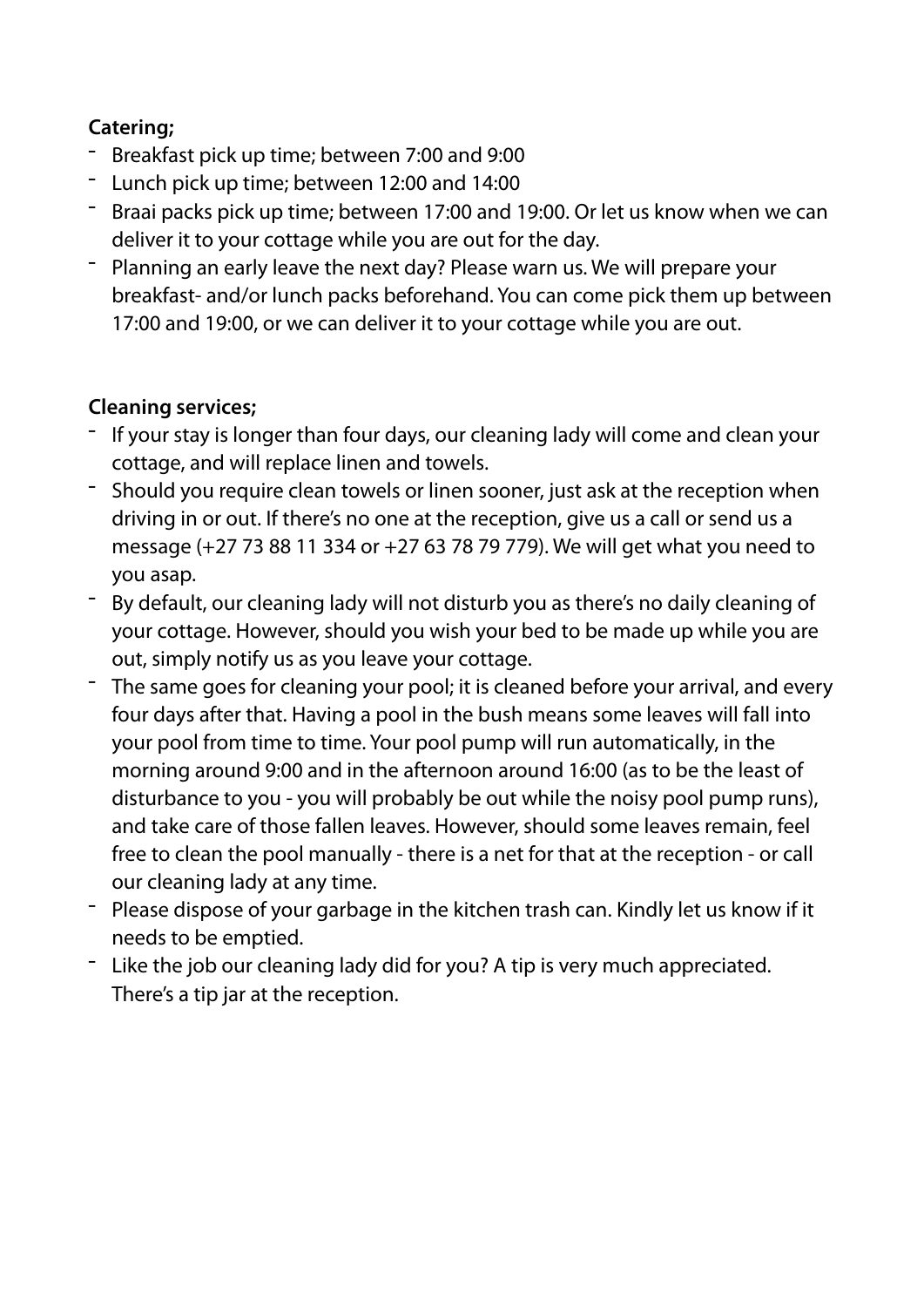#### **Your cottage and its equipment.**

- Please treat our accommodation with respect. The beds and sleeper couches are not made to jump on. Do not sit on the glass coffee table. The concrete slabs are not heavy duty counters to cut meat on, or to smash ice packs on. The open roof structure is not designed to do pull-ups from. We're sure you get the idea ;-)
- The binder in your room contains an inventory of all that is available in your cottage. This list is checked by our staff prior to your arrival and we expect all items to be still in the cottage when you check out.
- If you break something, please warn us so we can replace it or fix it. If it is within reason, we will not charge you. We all drop a glass now and then. However, please note that Kruger Cliffs will charge you for any damage that's clearly deliberate or out of carelessness.
- If items go missing from your cottage and you do not warn us about it, we reserve the right to charge you for them.
- Please make sure not to damage the terrace when using your MegaMaster braai/BBQ. Do not use too many briquettes and allow ash to fall onto the deck. Only remove cold ash and do not throw it over the balcony. Feel free to ask our cleaning lady to dispose of the ash for you. Use a tray when bringing meat from your MegaMaster BBQ/braai to the table as to not spill drops of fat on the deck.
- Please do not feed the monkeys. If they get accustomed to our food, they start raiding the cottages and become aggressive towards humans. A not-so-random fact; baboons have longer canines than lions.
- The toilets are connected to a septic tank and will become blocked if misused. Please dispose of human waste and toilet paper only. Do not flush sanitary products, tissues, wet wipes, hairs etc. Use the bins provided in the toilet and bathroom please.
- If it gets very windy or if it looks like a thunderstorm might pass by later, please move your outside dining table next to a wall and put the chairs underneath. Also please move the sun loungers inside.